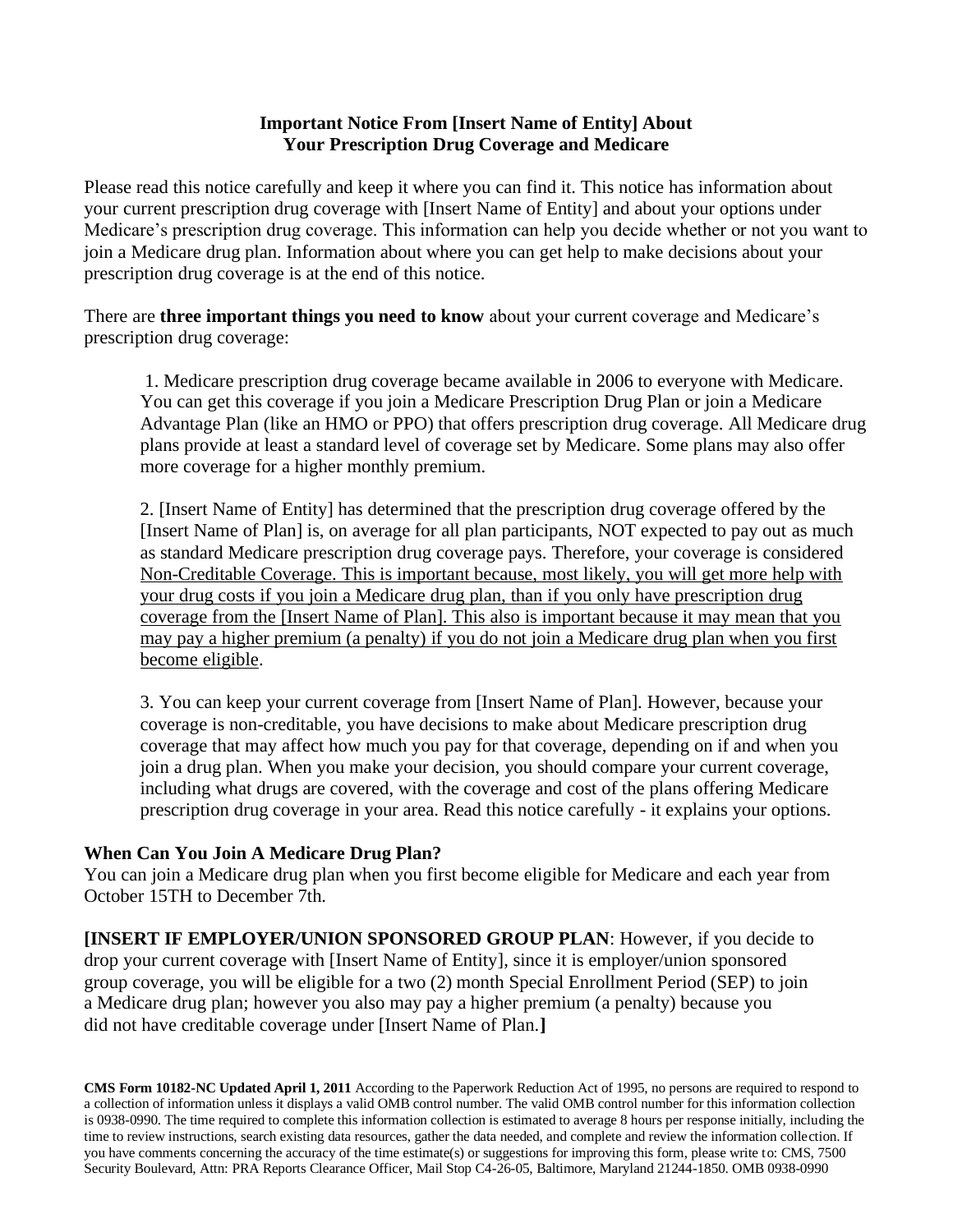### **[INSERT IF PREVIOUS COVERAGE PROVIDED BY THE ENTITY WAS CREDITABLE COVERAGE**: Since you are losing creditable prescription drug coverage under the [Insert Name of Plan], you are also eligible for a two (2) month Special Enrollment Period (SEP) to join a Medicare drug plan.**]**

# **When Will You Pay A Higher Premium (Penalty) To Join A Medicare Drug Plan?**

Since the coverage under [Insert Name of Plan], is not creditable, depending on how long you go without creditable prescription drug coverage you may pay a penalty to join a Medicare drug plan. Starting with the end of the last month that you were first eligible to join a Medicare drug plan but didn't join, if you go 63 continuous days or longer without prescription drug coverage that's creditable, your monthly premium may go up by at least 1% of the Medicare base beneficiary premium per month for every month that you did not have that coverage. For example, if you go nineteen months without creditable coverage, your premium may consistently be at least 19% higher than the Medicare base beneficiary premium. You may have to pay this higher premium (penalty) as long as you have Medicare prescription drug coverage. In addition, you may have to wait until the following October to join.

# **What Happens To Your Current Coverage If You Decide to Join A Medicare Drug Plan?**

If you decide to join a Medicare drug plan, your current [Insert Name of Entity] coverage will [or will not] be affected. [The entity providing the Disclosure Notice should insert an explanation of the prescription drug coverage plan provisions/options under the particular entity's plan that Medicare eligible individuals have available to them when they become eligible for Medicare Part D (e.g., they can keep this coverage if they elect part D and this plan will coordinate with Part D coverage; for those individuals who elect Part D coverage, coverage under the entity's plan will end for the individual and all covered dependents, etc.). [See pages 9 - 11 of the CMS Disclosure of Creditable Coverage To Medicare Part D Eligible Individuals Guidance (available at <http://www.cms.hhs.gov/CreditableCoverage/> ), which outlines the prescription drug plan provisions/

options that Medicare eligible individuals may have available to them when they become eligible for Medicare Part D.]

If you do decide to join a Medicare drug plan and drop your current [Insert Name of Entity] coverage, be aware that you and your dependents will [or will not] [Medigap issuers must insert "will not"] be able to get this coverage back.

## **For More Information About This Notice Or Your Current Prescription Drug Coverage…**

Contact the person listed below for further information. [or call [Insert Alternative Contact] at [(XXX) XXX-XXXX]. NOTE: You'll get this notice each year. You will also get it before the next period you can join a Medicare drug plan and if this coverage through [Insert Name of Entity] changes. You also may request a copy of this notice at any time.

## **For More Information About Your Options Under Medicare Prescription Drug Coverage…**

**CMS Form 10182-NC Updated April 1, 2011** According to the Paperwork Reduction Act of 1995, no persons are required to respond to a collection of information unless it displays a valid OMB control number. The valid OMB control number for this information collection is 0938-0990. The time required to complete this information collection is estimated to average 8 hours per response initially, including the time to review instructions, search existing data resources, gather the data needed, and complete and review the information collection. If you have comments concerning the accuracy of the time estimate(s) or suggestions for improving this form, please write to: CMS, 7500 Security Boulevard, Attn: PRA Reports Clearance Officer, Mail Stop C4-26-05, Baltimore, Maryland 21244-1850. OMB 0938-0990